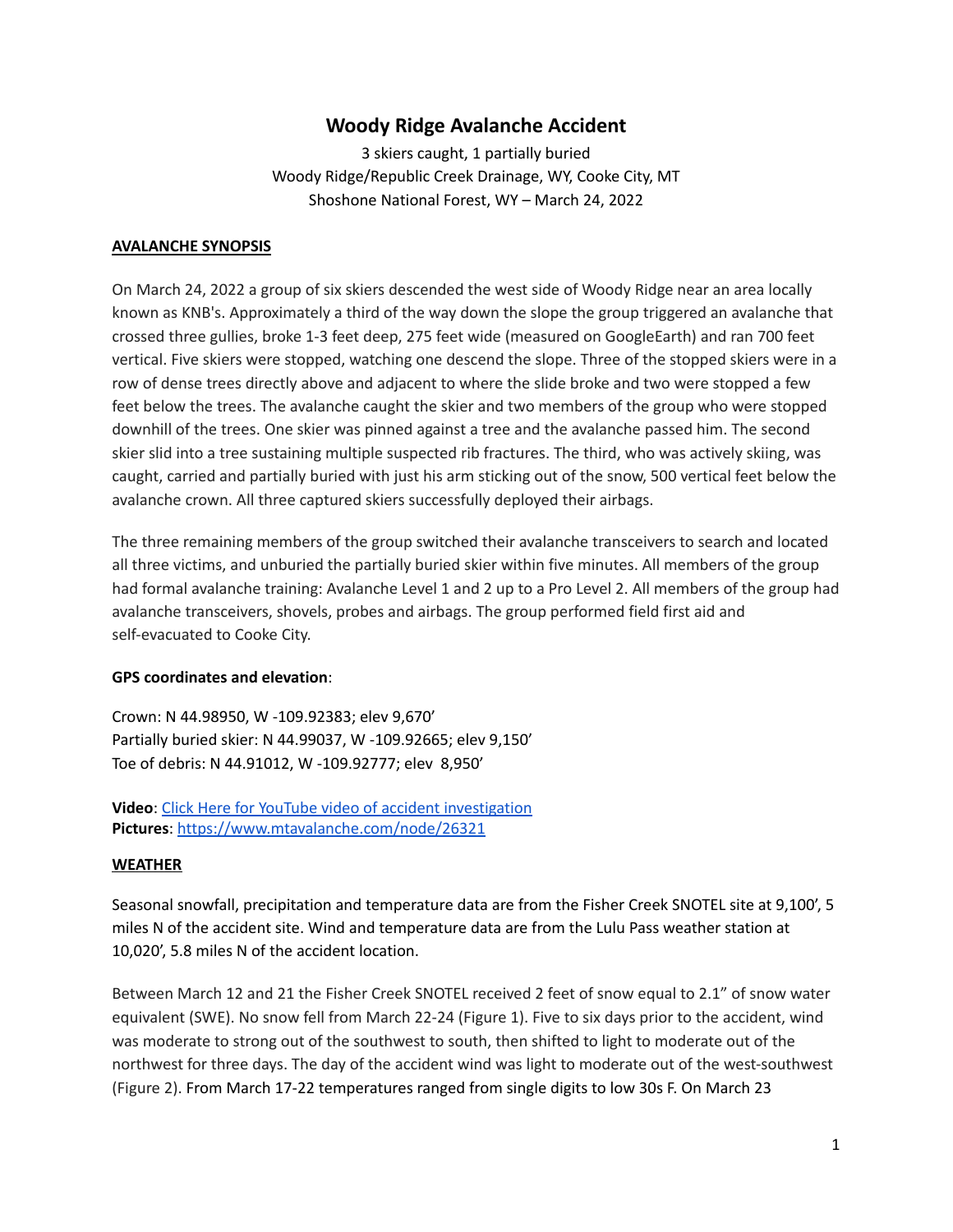temperature reached 43 F at Fisher Creek SNOTEL (9,100') and 36 F at Lulu Pass (10,020'). Overnight from March23 to 24, the temperature at Fisher Creek dropped below freezing for two hours (31 F) before rising to 45 F at noon on the day of the accident. The temperature at Lulu Pass dropped into the high 20s F overnight, then reached 35 F by mid-afternoon on March 24 (Figure 3).



Figure 1. Snow water equivalent (start of day values at midnight) at Fisher Creek SNOTEL sites from October 1, 2021 to March 24, 2022.



Figure 2. Wind speed and direction (hourly) from Lulu Pass from March 17 to March 24 at 2 pm. Wind direction is displayed as arrows along the bottom of the graph. Wind direction was west-southwest 5-7 days prior, then shifted to the northwest for 3 days, and was west-southwest the day of the accident.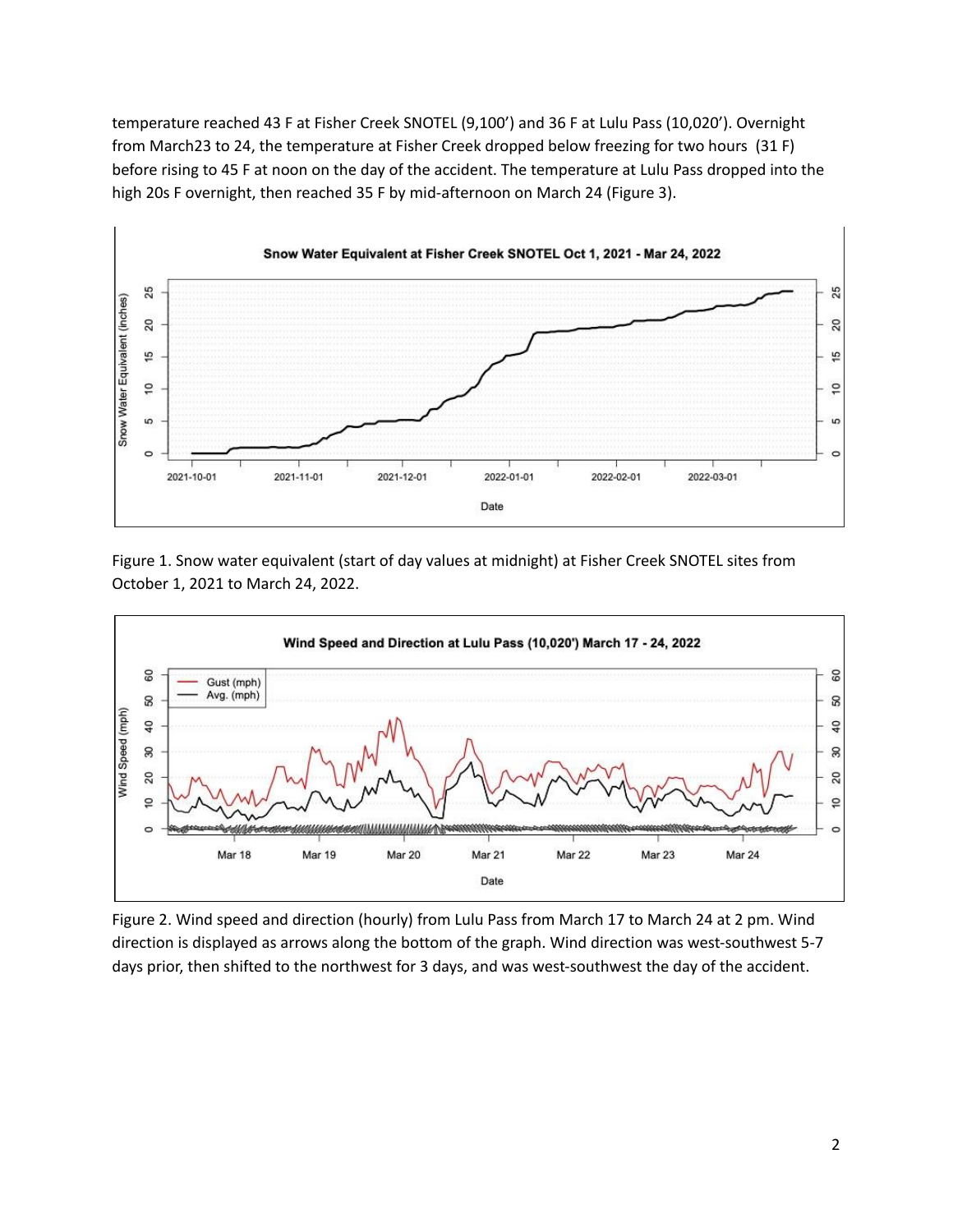



#### **SNOWPACK**

The avalanche occurred on a west-facing slope at 9,600' elevation. It was a dry slab avalanche classified as HS-ASu-R2-D2.5-O. The group noted the snowpack surface did not refreeze well the previous night, especially at lower elevations. GNFAC forecasters visited the site the day after the avalanche. The avalanche broke an average of 2 feet deep beneath a 1F- to 1F hard slab on a F hard layer of 2mm faceted crystals that formed during high pressure in January and early February (Figure 4). The snowpack at the crown was dry with a 1" thick P- hard melt-freeze crust on the surface, indicating the surface had previously been wet. The slope angle at the crown was 38 degrees, and at the steepest part of the slope where the avalanche was likely triggered it was 40-43 degrees (measured with an inclinometer). We observed a supportable 1-2" melt-freeze crust on the surface of the snowpack at all elevations on aspects that had previously received any sunshine. Shaded slopes above 8,000' still had dry snow on the surface indicating they had not been wet, despite above freezing temperatures the previous day.

The avalanche forecast on March 24 stated:

*Today, the mountains around Cooke City are not getting as warm or seeing as much sun as the other ranges. Clouds and a breeze will keep the snow surface from getting warm enough to* avalanche. In dry snow there is a weak layer of sugary facets a foot or two under the surface. *Skiers got two large collapses on this layer in Yellowstone National Park on Barronette Peak which is outside our forecast area (details). It was in a thin, 4 foot deep snowpack, but worth noting since similar conditions could be found in thinner snowpacks around Cooke City. For today, both wet and dry avalanches are unlikely and the danger is rated LOW.*

GNFAC [Avalanche](https://www.mtavalanche.com/forecast/22/03/24) Forecast for Thurs. Mar 24, 2022